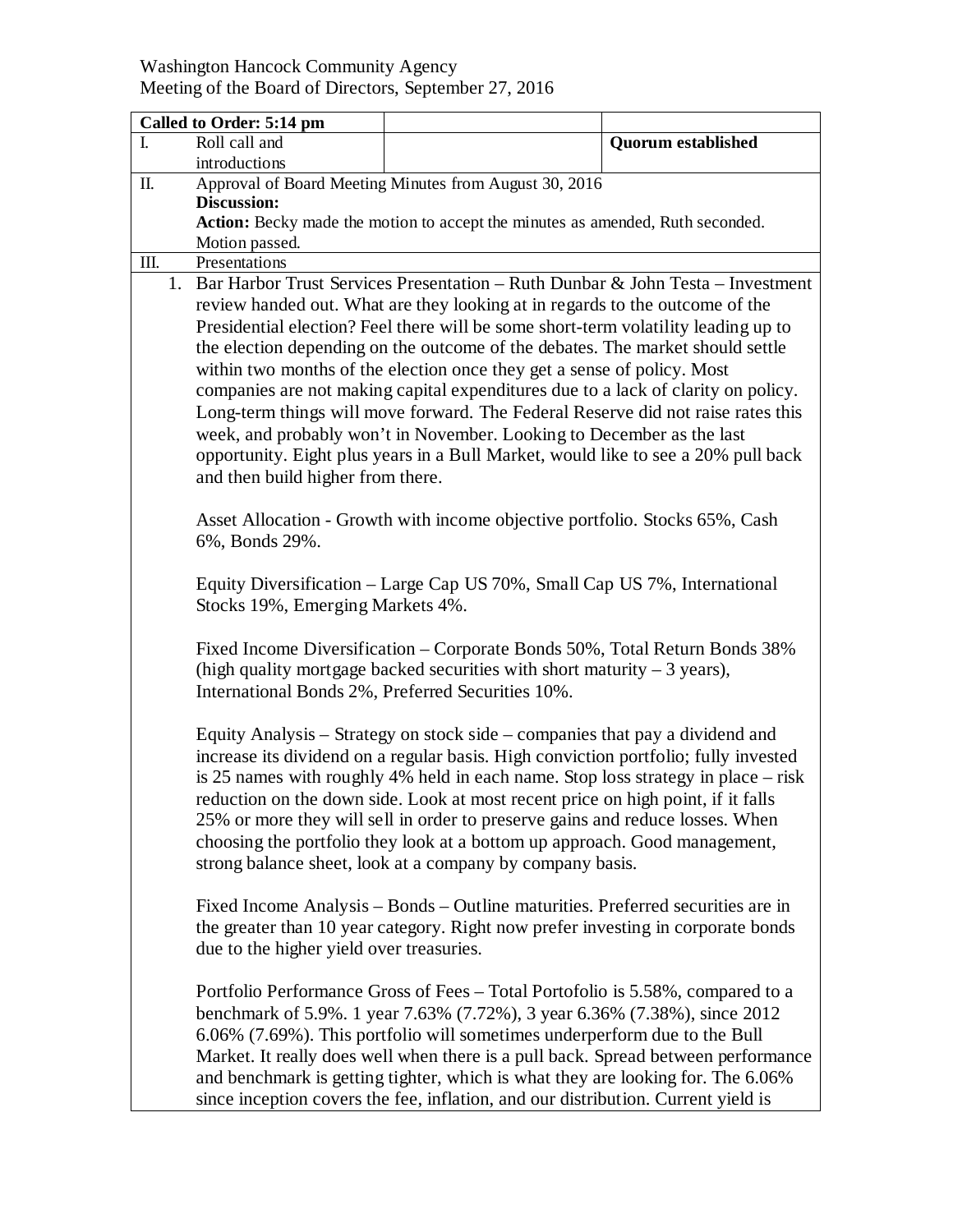about 1% above where an index (such as S&P) would be. Fees are based on the current market value of the portfolio, calculated every month and divided by 12. BH manages about \$450M. Dividend growth strategy is about 60% of the funds they manage.

Needs Assessment Presentation – Kathy Beauregard – The presentation has been postponed. Everyone received a copy in their Board packet. This is a requirement of our CSBG contract. Every three years is a large assessment involving the Board and community. The interim two years are smaller groups and the larger assessment is updated. Bobbi read some facts from the Executive Summary. Items include an increase in the aging population in the two counties, despite a reduction in overall population.

**Action:** Martha made the motion that we accept the report as presented, Becky seconded. Motion passed.

IV. Reports

1. Development Committee – Barbara Clark – This month the committee reviewed the BBQs; they were a great success with attendance ranging from 22-50. Ellsworth American insert has a target date of October 20 or 27. The advertising list is in and they are working on that for us. Looking for client family stories. Hoping for an interview at Everybody Eats, perhaps at the dinner table. Looking for the Eastport or Bucksport elders to be interviewed because of the bus routes. Betsy has contacted the Editor of the Machias Valley News Observer to try to get an insert in their paper.

Friendship Cottage has two grants out, and purchased a van this month. There is still money owed on it so that needs to be addressed. The committee would like to do another Op Ed letter like we did two years ago with a topic that the Board all signs off on. Last topic was elder insecurity during the winter months. Please bring forward a topic to the committee.

- 2. President's Report Betsy Fitzgerald Enjoyed the picnics. Thanks to the Board members who attended and to Vanessa for all the cupcakes.
- 3. Executive Director's Report Mark Green Thank you to all staff, Board members, and particularly Bobbi, Sarah, and Vanessa. Most attendees were people we serve. It was a good community service outreach event, and we may look at doing something similar next year.

Spoke with the EC about our CSBG budget, which needs to be submitted next week. There will need to be a special EC meeting to approve it before it goes in. The contract is about \$300K and involves funding the Receptionist, Family Advocacy, and some with LiHEAP. This year we would like to add two new initiatives for a Volunteer Coordinator and expanding the Family Advocacy program to include continued working with Veterans and the homeless community.